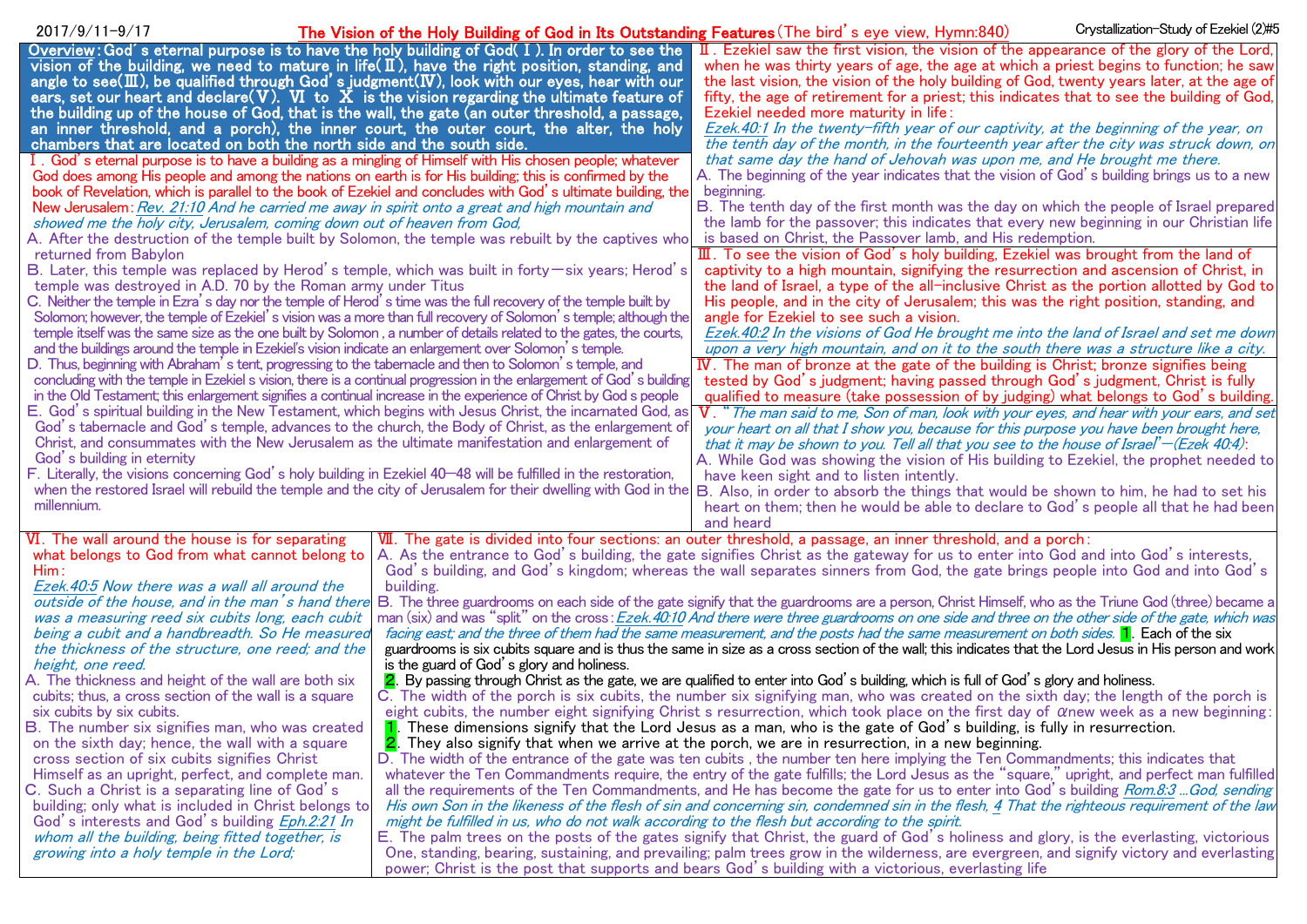F. There were six different sections, or areas, of pavement around the inside of the wall on the east, the south, and the north sides of the outer court, and on each section there were five chambers, giving a total of thir chambers; in addition to the thirty chambers on the pavement, there were four small courts, one at each corner of the outer court; these were places for the people to boil the sacrifices: <mark>1</mark>. The pavement, probably made o stone, signifies the standing of regeneration, which makes us stones, as a separation from the dirt of the world. The chambers were dining places where the people ate the sacrifices, indicating that they were places for people to enjoy Christ as the sacrifices and offerings; (whereas the priests ate in the inner court, the people ate in the outer court). After passing through the gate of God's dwelling place, we come to the outer court and enter into the chambers, where, standing on the "stones" of ourregeneration, we eat and enjoy Christ, who is the reality of all the offerings

| VIII. The details of the gates to the inner court           | I IX. Whereas the altar signifies the cross, the temple signifies both Christ and the church, the Body of                                                                                                                     | ${\bf X}.$ The holy chambers,     |
|-------------------------------------------------------------|-------------------------------------------------------------------------------------------------------------------------------------------------------------------------------------------------------------------------------|-----------------------------------|
| were the same as those of the gates to the                  | Christ:                                                                                                                                                                                                                       | located on both the north         |
| outer                                                       | A. The cross, Christ, and the church are the central subject not only of the New Testament but also of the entire                                                                                                             | side and the south side, are      |
| court, indicating that as we enter into the inner           | Bible; that the altar stands in front of the temple indicates that we cannot have the church apart from the cross; we                                                                                                         | buildings that connect the        |
| court, we repeat our experience of Christ; we               | can have the reality of the church only after we have passed through the cross.                                                                                                                                               | inner court with the outer        |
|                                                             | experience the same Christ, but we experience B. All that we do and say in our life and work should be through the cross and by the Spirit to dispense Christ into                                                            | court:                            |
| more of $Him$ :                                             | others for the building up of the Body of Christ.                                                                                                                                                                             | Eph.3:16 That He would            |
| Ezek.40:31 And its porches were toward the outer            | C. The elevation of the temple was ten steps higher than that of the inner court and twenty-five steps higher than                                                                                                            | grant you, according to the       |
| court, and palm trees were upon its posts, and its          | the elevation outside the temple; this indicates that the further inward we proceed in our experience of God's                                                                                                                | riches of His glory, to be        |
| steps had eight steps.                                      | building, the higher we rise.                                                                                                                                                                                                 | strengthened with power           |
| Phil.3:10 If perhaps I may attain to the                    | D. D. The fact that Ezekiel does not give us the measurement of the pillars indicates that they signify a supporting                                                                                                          | through His Spirit into the       |
| out-resurrection from the dead.                             | strength that is unlimited and immeasurable; thus, the two pillars by each post signify Christ as God´s witness (two)                                                                                                         | inner man. 17 That Christ         |
| A. At the entrance to the inner court there is              | bearing the house of God with a strength that is unlimited and immeasurable                                                                                                                                                   | may make His home in your         |
| another set of stairs, consisting of eight                  | E. The entrance of the porch measured fourteen cubits, the entrance to the outer temple (the Holy Place), ten cubits, and the entrance into                                                                                   | hearts through faith, $\cdots$ 19 |
| steps; this indicates that the more inward we               | the inner temple , six cubits; this indicates that the further inward we progress in our experience of God´s building, the narrower the way                                                                                   | $\cdots$ And to know the          |
| progress in our experience of God's building.               | becomes; the closer we are to the Lord, the more we will be restricted by Him.                                                                                                                                                | knowledge-surpassing love         |
| the higher we become.                                       | F. The number six in relation to the thickness of the wall signifies the humanity of the Lord Jesus as the standing                                                                                                           | of Christ.                        |
| <b>B.</b> The number eight signifies resurrection;          | strength of God's dwelling place; in the tabernacle the boards of acacia wood standing upright also signify the                                                                                                               | A. The chambers on the            |
| this indicates that if we would come into the               | humanity of the Lord Jesus; as a proper human being, the Lord Jesus is the standing and supporting wall of God´s                                                                                                              | pavement in the outer court       |
| inner court, we need to be in resurrection; all             | building.                                                                                                                                                                                                                     | are for the people to eat the     |
| the natural life and the natural man must be                | G. The thirty side chambers for expression are based on the thirty chambers for enjoyment; we can express Christ only to the                                                                                                  | offerings, whereas the holy       |
| repudiated and crossed out.                                 | extent that we have enjoyed Him; our enjoyment of Christ eventually becomes the fullness, the expression, of Christ                                                                                                           | chambers are for the priests      |
| C. A chamber, probably within the north gate of the         | H. The side chambers becoming wider as they go up indicates that as we go higher with the Lord, we become broader                                                                                                             | to eat the offerings and also     |
| inner court, was for the priests to wash the burnt          | and richer in our experience; this indicates that the experience of God's holy building is progressive.                                                                                                                       | to place and store the            |
|                                                             |                                                                                                                                                                                                                               |                                   |
| offerings; this indicates that at this point in our         | I. All the parts of the building related to the temple were paneled with wood; wood signifies the uplifted humanity of Jesus; in God s                                                                                        | offerings and to lay their        |
| experience, we are ready to be a burnt offering for<br>God: | building in Ezekiel, the primary material is the crucified, resurrected, and ascended humanity of Jesus.                                                                                                                      | priestly garments; whereas        |
|                                                             | U. On all the wooden paneling, cherubim and palm trees were carved:                                                                                                                                                           | the offerings signify Christ as   |
| 1. When we pass through the gate to the                     | 1. Cherubim signify the glory of the Lord manifested upon the creatures, and palm trees, which grow in the                                                                                                                    | our enjoyment, the priestly       |
| inner court, we are in resurrection and on a                | wilderness and are evergreen, signify the victory of Christ and the everlasting and ever-existing power of<br>Christ. 2. The carving of the palm trees and the cherubim on the walls indicates that the victory of Christ and | garments signify Christ as our    |
| higher level.                                               | the glory of the Lord have been "carved" into our being through sufferings                                                                                                                                                    | expression.                       |
| <b>2</b> . Here, we are not merely the common               |                                                                                                                                                                                                                               | <b>B.</b> In the holy chambers we |
| people in the outer court; we have become                   | <b>3</b> . In Ezekiel 1 the cherubim had four faces, but in the carvings on the walls they had only two faces—the                                                                                                             | reach the highest peak of         |
| the priests who are ready to minister to the                | face of a man and the face of a lion, signifying and expressing victory in humanity                                                                                                                                           | spiritual experience; to live     |
| Lord by offering the burnt offering, solute for             | $\overline{{\bf 4}}$ . The fact that between every two cherubim there was a palm tree signifies that as parts of God´s                                                                                                        | in the holy chambers is to        |
| the Lord                                                    | building, we manifest the victory of Christ in the manifestation of the glorious image of Christ                                                                                                                              | live in Christ, to eat the        |
| D. The altar, which signifies the cross of                  | K. The incense altar standing in the temple was made only of wood, signifying the humanity of Jesus:                                                                                                                          | offerings in the holy             |
| Christ, is not only the center but also the                 | $\,$ 1. In the tabernacle and in the temple there were the incense altar and the table of the bread of the                                                                                                                    | chambers is to eat Christ,        |
| circumference of God s holy building:                       | Presence, but here in Ezekiel the altar is also the table, the altar being for us to offer Christ as incense to                                                                                                               | and to wear the holy              |
| 1. The cross is implied in the gate, in the                 | God for His satisfaction, and the table being for God to prepare Christ as food for our satisfaction                                                                                                                          | garments is to wear Christ        |
| eating of the sacrifices, in the boiling houses,            | 2. The altar of wood was put in a place of wood paneling carved with cherubim and palm trees, indicating                                                                                                                      | for His expression.               |
| and in the tables on which the sacrifices arel              | that if we are those who manifest the glory and victory of Christ, we will have the altar-table for God and                                                                                                                   | C. Like the side chambers,        |
| slain; thus, the cross spreads in every direction           | us to have fellowship together in Christ; here God is satisfied by the incense we offer in Christ, and we are                                                                                                                 | the holy chambers are of          |
| and to every corner of God's building; if we                | satisfied by the food supplied by God in Christ.                                                                                                                                                                              | three stories, indicating that    |
| wish to contact God and enjoy His riches in Hisl            | L. The function of the "doors" in the church are to let the positive persons and things in and to keep the negative                                                                                                           | they correspond to the            |
| house, we must pass through the cross.                      | persons and things out; the fact that each door had two swinging leaves (Ezek. 41:24) indicates that the doors in the                                                                                                         | fullness, the expression, of      |
| <b>2</b> . The death on the cross was the release of God    | church should be flexible.                                                                                                                                                                                                    | Christ; the priests enjoy         |
| and the termination of man and all negative things;         | M. The fact that the palm trees were carved on the walls next to the windows indicates that victory and everlasting                                                                                                           | Christ to such an extent          |
| in Christ´s death God passed through death in               | power and strength always go together with spiritual air and divine light; this means that our victory and power are                                                                                                          | that the height of their          |
| man to be released, and man died in God to be               | related to the life-giving Spirit; if we enjoy the life-giving Spirit; we will also enjoy Christ's victory, power, and                                                                                                        | chambers equals the height        |
| terminated.                                                 | strength.                                                                                                                                                                                                                     | of the fullness of Christ.        |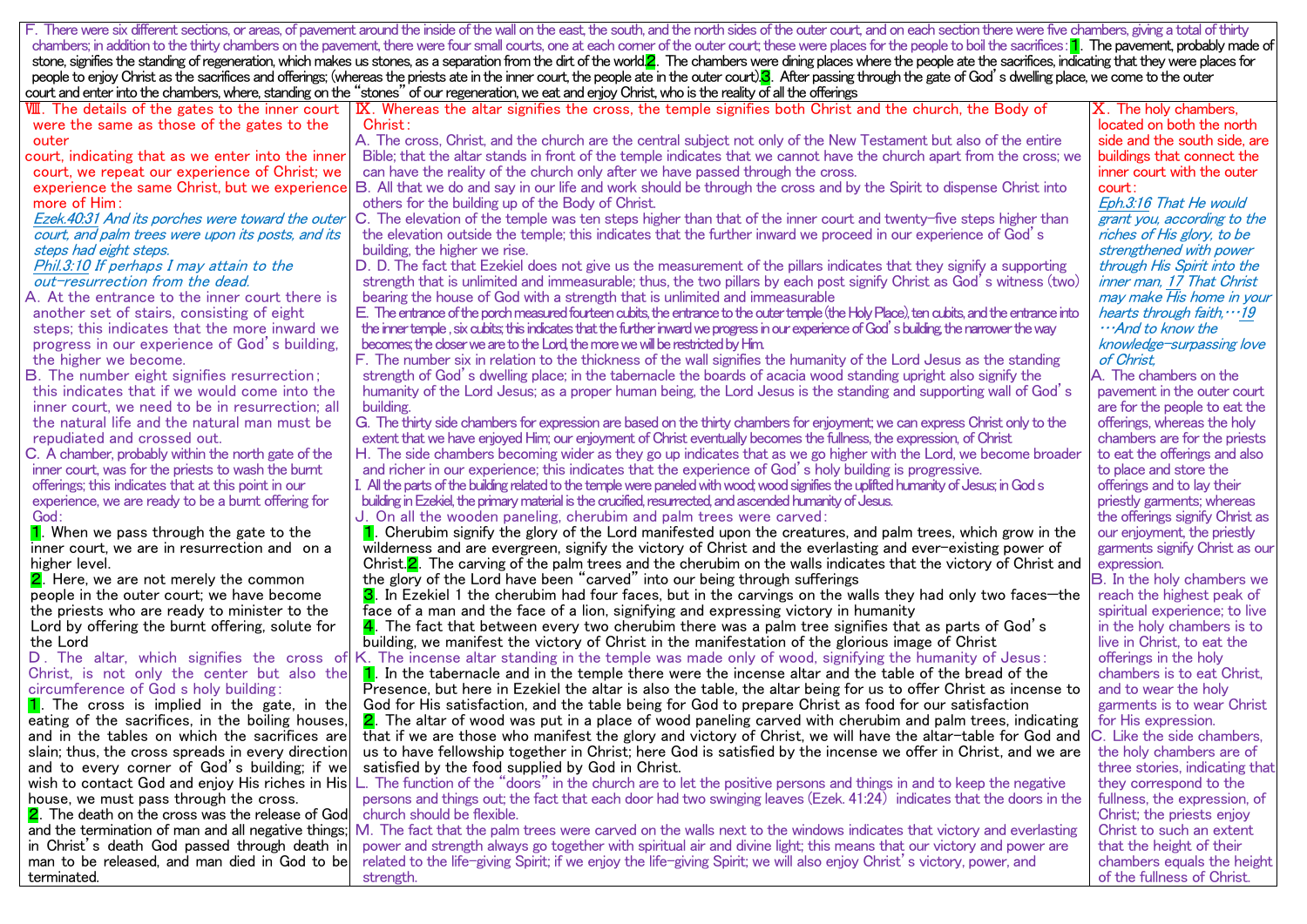#### Experience $\hat{I}$ : Grow in life and go to the high mountain to see the vision of the building of God from a bird's eye view

In order to see something properly, we need the right position, the right standing, and the right angle. If we are wrong either in position or in standing, we will not be able to see.... If we want to see God's building, we need to be on the mountain in Jerusalem.

If Ezekiel had remained in Babylon in the captivity, he could not have seen the building. Likewise, if he had been on a plain and not on the mountaintop, he could not have seen the vision of God's building. Therefore, if we would see this vision, we need to grow up and to go up. This means that we need maturity in life and that we need to be on the high mountain. Then we will be able to see the building of God.

#### Rev 21:10 And he carried me away in spirit onto a great and high mountain and showed me the holy city, Jerusalem, coming down out of heaven from God,

FT "a great and high mountain":The great and high mountain is in contrast to the wilderness in 17:3. That he might see Babylon, the great harlot, John was carried to the wilderness. That he might see the bride, the New Jerusalem, John was carried to a great and high mountain. We need to be lifted up to a "high mountain" that we may see God's dwelling place for the fulfilling of His eternal purpose.

#### For Young Working Saints

As a business person, although you may not be a project leader, but you need to see the whole picture by bird's eye view to clearly see the main street and its goal. Japanese people are not good at seeing things from bird's eye, but tend to see the detail points. But if he starts from the small path, he may be led to a maze or may be lost from the goal or the main street. It is so inefficient. When you work, first you need to get a view from bird's eye and find out the important points from that view. Then, you can go into its details if necessary. Then you can remarkably improve your ability to accomplish tasks.

Similarly, in order to see the goal of God's economy, building of God, New Jerusalem, you need to go to the high mountain in spirit to see the vision of the building of God. Without the vision of the building of God, you do not have a goal, do not have strength and purpose of your service, although you may be very busy in the services. There are many kinds of services, but there is only one purpose. To see the vision of the building of God's house, will strengthen and uplift your service and make your service full of blessing. And such church life will also help you accomplish your work with bird's eye view. A brother's testimony:I have launched an important project despite of the oppositions by the company presidents, business leaders and executives in U.S. Corporate headquarter. This project was a very complicated project with 400+ tasks. It seemed very difficult to accomplish this project because many departments were involved. When a president for Japan division from US Headquarter visited me to persuade not to move this project forward because of its complicity. While I was discussing with him, I felt that I needed to tell him three crucial points about this project. I brought up three points and told him, "This project has three crucial points. It looks very complicated, but actually very simple. This project will bring a big profit to our company for sure. So please support me." Then he said, "All right. But this will force a lot to effort, so if it fails, you must take responsibility."

Here we can see that a reason I was able to persuade him even a half way, was that I could show him the three crucial points in a couple of minutes during the discussion. The reason I could do this is that I have been always trained to see the things with bird's eye view. And I don't think negatively, nor afraid of the failures, but think positively I should accomplish this project for the future of our company, and boldly with faith, answered "I am sure I can launch this project." Eventually, this project brought a big profit to our company, and was blessed more than I imagined. Praise the Lord. Amen!

## Experience $(2)$ : The cross terminates all negative things and releases God's riches

God and man met together on the cross in the way of death.... God, however, cannot be affected by death....The death of Christ on the cross was a wonderful release to God and a wonderful termination to us. We all need this vision of the altar.... The riches of God were released [on the cross], and all the negative things were terminated there.

We do not experience the cross once for all—we experience the cross again and again. Those who pursue the Lord will meet the cross at every turn....They [may] meet the cross through their children... their spouse, or through illness... [through] the church or through the co-workers. The reason that the cross is everywhere is that we must go through the cross in order to contact God. Thank the Lord that God gives us the cross and that the cross gives us God. The ones who love God the most and experience Him the most are the ones who have gone through the cross.

#### For Junior High and High School Students/For the Service

The cross may be sad from a human standpoint, but it is wonderful with a spiritual perspective. The sin, Satan, the world, and the old man were terminated and the divine life was released.

**"old me"** Gal 2:20 I am crucified with Christ; and it is no longer I who live, but it is Christ who lives in me; and the life which I now live in flesh I live in faith, the faith of the Son of God, who loved me and gave Himself up for me.

**"old man, the body of sin"** Rom6:6 Knowing this, that our old man has been crucified with Him in order that the body of sin might be annulled, that we should no longer serve sin as slaves;

**"devil, Satan"** Heb2:14 Since therefore the children have shared in blood and flesh, He also Himself in like manner partook of the same, that through death He might destroy him who has the might of death, that is, the devil,

**"the world"** Gal 6:14 But far be it from me to boast except in the cross of our Lord Jesus Christ, through whom the world has been crucified to me and I to the world.

#### **"release of life"** John12:24 Truly, truly, I say to you, Unless the grain of wheat falls into the ground and dies, it abides alone; but if it dies, it bears much fruit.

You should experience the wonderful effect of the termination of all the negative things by the cross. For example, you may be a short-tempered and impatient person. So you have been unsuccessful because of your impatience. You desire not to repeat the same failure again, but when the environment arises, you will be impatient and repeat the same failure again. What you need is to terminate the old man with the shortcoming of impatience in you. However, no matter how hard you try, the old man will not die. But thank and praise the effect of the cross of Christ! You just need to open your heart, exercise your spirit, call the name of the Lord, and receive the rich supply of the Spirit. In the Spirit there is an effect of the cross and the Spirit can terminate your old man in you. Hallelujah for the release of the cross!

The wonderful effect of the cross can also be experienced and enjoyed in your services. While serving, your peculiarity and rules will come out. In the light of the Lord you may be enlightened that these peculiarity and rules are preventing you from serving together with other saints. You should not vindicate yourself by saying "that cannot be helped", or feeling depressed by saying "I am a no good person". But you should experience the cross, move forward, and serve with saints in one accord by being exposed your shortcomings in your service. By doing this, you can release God's riches in the services and bless the saints around you. Amen!